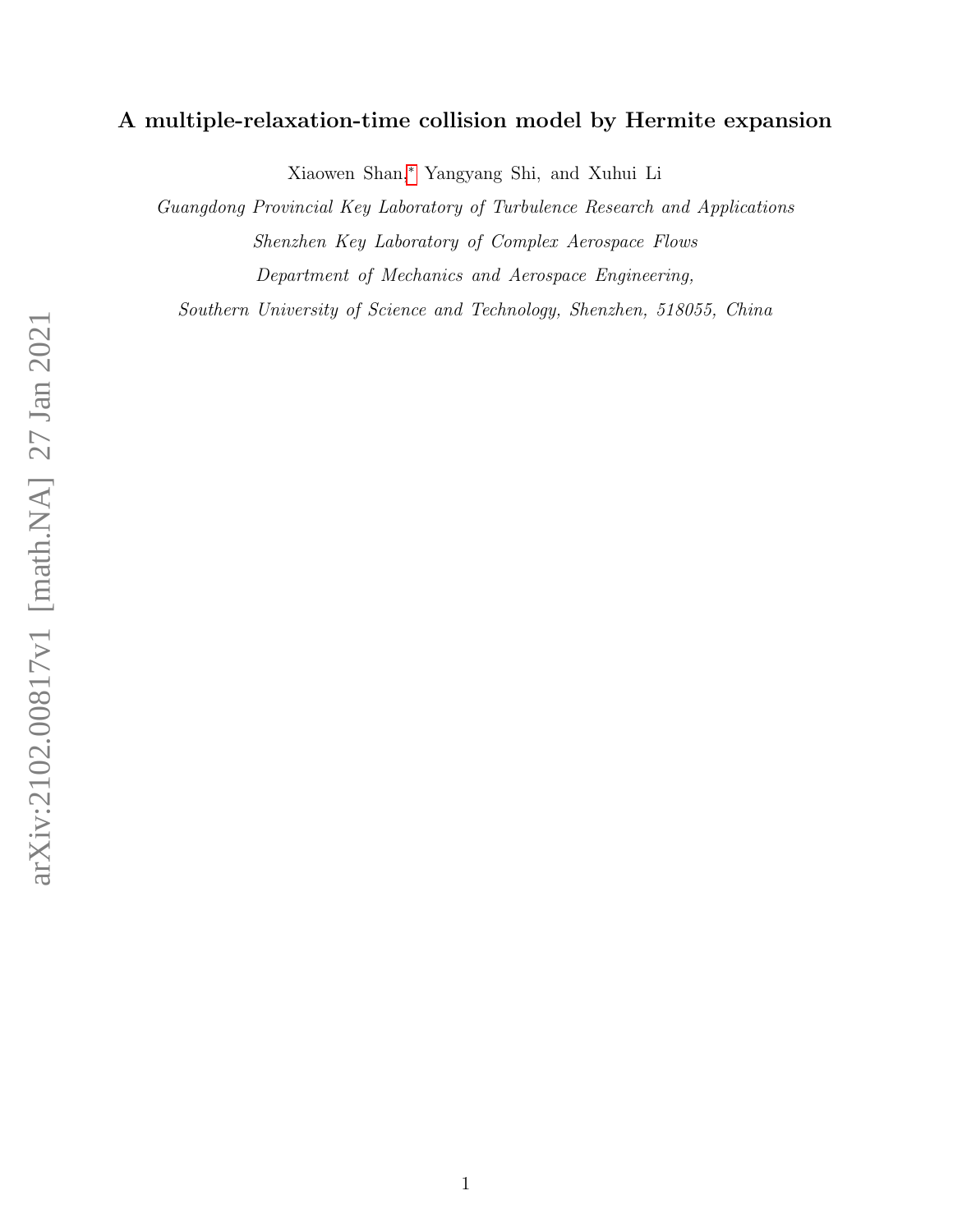# Abstract

The Bhatnagar-Gross-Krook (BGK) single-relaxation-time collision model for the Boltzmann equation serves as the foundation of the lattice BGK (LBGK) method developed in recent years. The description of the collision as a uniform relaxation process of the distribution function towards its equilibrium is, in many scenarios, simplistic. Based on a previous series of papers, we present a collision model formulated as independent relaxations of the irreducible components of the Hermit coefficients in the reference frame moving with the fluid. These components, corresponding to the irreducible representation of the rotation group, are the minimum tensor components that can be separately relaxed without violating rotation symmetry. For the 2nd, 3rd and 4th moments respectively, two, two and three independent relaxation rates can exist, giving rise to the shear and bulk viscosity, thermal diffusivity and some high-order relaxation process not explicitly manifested in the Navier-Stokes-Fourier equations. Using the binomial transform, the Hermite coefficients are evaluated in the absolute frame to avoid the numerical dissipation introduced by interpolation. Extensive numerical verification is also provided.

# I. INTRODUCTION

A well-known artifact of the Bhatnagar-Gross-Krook (BGK) collision model [\[1\]](#page-15-0) is the uniform relaxation of the distribution function towards its equilibrium which bound all transport coefficients,  $e.g.,$  the shear and bulk viscosity and thermal diffusivity, to a single relaxation time. The most noticeable manifestation is that the Prandtl number is unphysically fixed at unity. For kinetic theory in continuum, a couple of remedies [\[2,](#page-15-1) [3\]](#page-15-2) were suggested by explicitly dialing the Prandtl number in the equilibrium distribution. In the context of the lattice BGK model [\[4\]](#page-16-0), the multiple-relaxation-time (MRT) LB models [\[5\]](#page-16-1) was proposed to independently relax the eigen-states of the discrete distribution corresponding to the hydrodynamic moments. The details of this decomposition of the discrete distribution is lattice-dependent. As the velocity sets used in this class of MRT models are insufficient for representing the third-order moments, the unity Prandtl number was not fixed although the original MRT model was widely used for its improved numerical stability.

<span id="page-1-0"></span><sup>∗</sup> [shanxw@sustech.edu.cn](mailto:shanxw@sustech.edu.cn)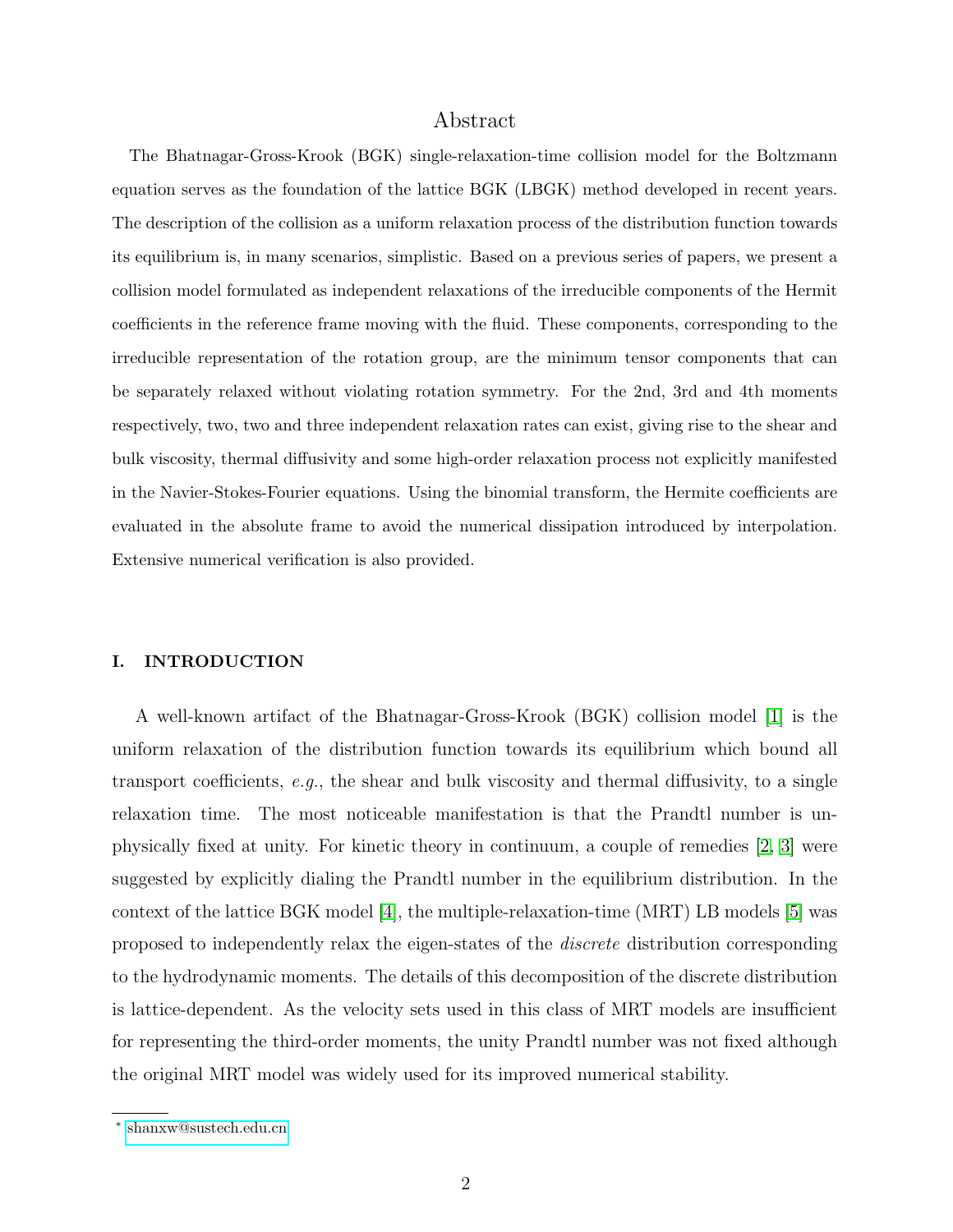In a previous series of papers [\[6–](#page-16-2)[9\]](#page-16-3), an Hermite expansion based lattice-independent MRT collision model was developed. The basic idea is to expand the collision term in terms of Hermite polynomials [\[10,](#page-16-4) [11\]](#page-16-5) and assign a separate relaxation time to each of the terms. As the viscous and thermal transports are given by the second and third moments separately, decoupling of the two were naturally achieved. Furthermore, using sufficiently accurate quadrature rules in the velocity space, the energy equation can be recovered. Although yielding an adjustable Prandtl number, the first version [\[6\]](#page-16-2) relaxes the raw moments and results in a Mach-number-dependent thermal diffusivity similar to the well known "cubic error" [\[12\]](#page-16-6) when the thermal diffusivity is different from the viscosity. The second version [\[7,](#page-16-7) [8\]](#page-16-8) relaxes the central moments and restored the Galilean invariance. Furthermore, by using the binomial transform, the relaxation of the central moments is carried out in the absolute reference frame without incurring the additional numerical dissipation due to interpolation. In a more recent work [\[9\]](#page-16-3), the relaxation was applied at the even finer scope of the irreducible representation of the rotation group which is the minimal tensor space closed under spatial rotation. For the second moment, this yields independent shear and bulk viscosity.

The present work gives in detail a coherent presentation of the multi-relaxation model. In particular, the tensor decomposition beyond the second rank is given. For the third-rank tensor one of the two possible relaxation times is identified with the relaxation rate of the translational kinetic energy while the other, and all three of the fourth-rank tensor, are found to have no significant effect to the four linear hydrodynamic modes. Similar to the BGK operator, the first-order spac-time discretization is found to give second-order accuracy as long as the relaxation times are shifted by one half. The paper is organized as the following. In Sec. [II](#page-3-0) we give the theoretical formulation of the model. Numerical verification of the transport coefficients using the linear hydrodynamic modes are presented in Sec. [III.](#page-8-0) In Sec. [IV](#page-10-0) further discussion are given. More mathematical details pertaining to the binomial transform between the moving and laboratory frames are given in the Appendix.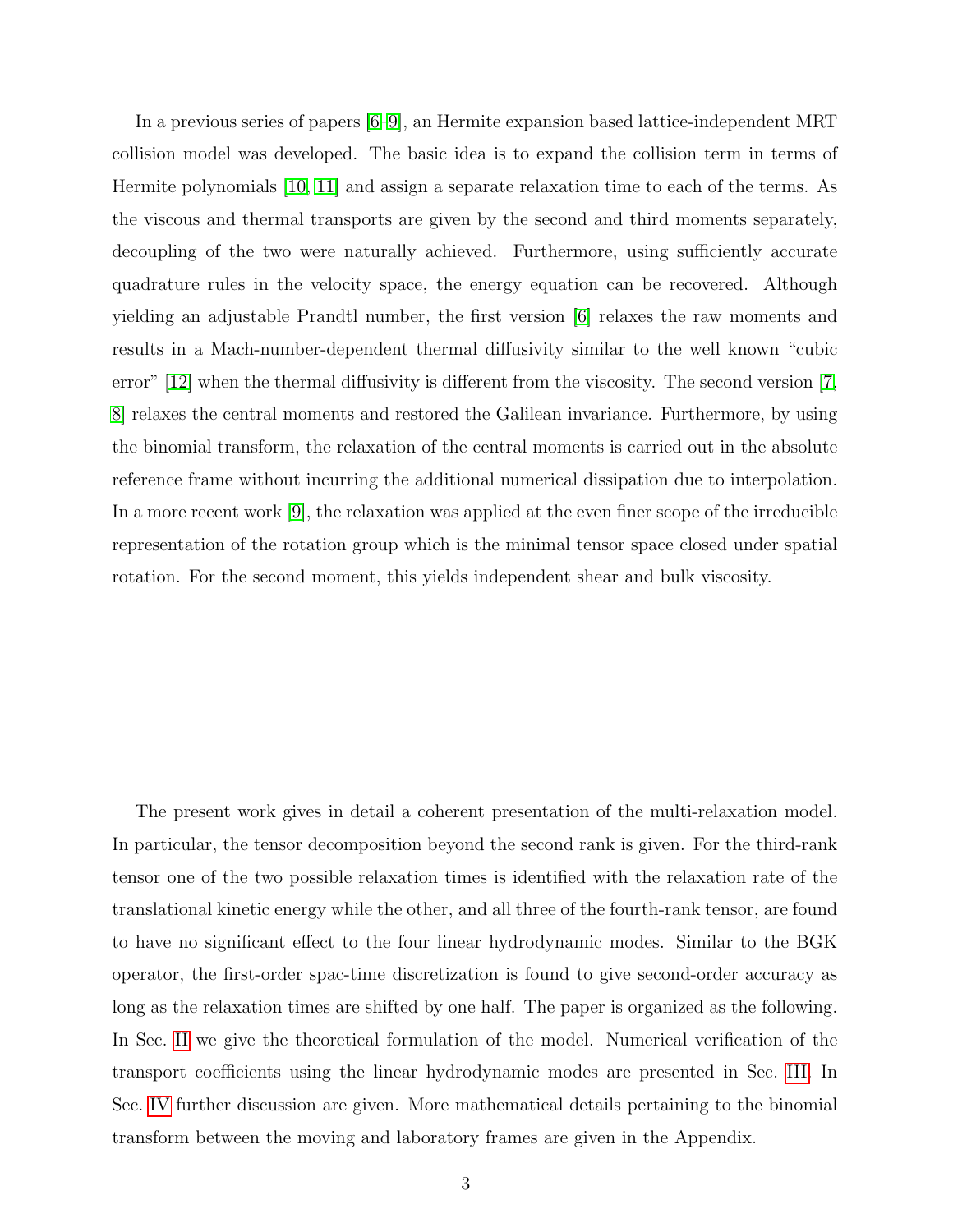# <span id="page-3-0"></span>II. MODEL CONSTRUCTION

# A. Velocity-space discretization by Hermite expansion

Starting from the Boltzmann-BGK equation:

<span id="page-3-1"></span>
$$
\frac{\partial f}{\partial t} + \boldsymbol{\xi} \cdot \nabla f = \Omega(f) \equiv -\frac{1}{\tau} \left[ f - f^{(0)} \right],\tag{1}
$$

where  $f(x, \xi, t)$  is the single-particle distribution function,  $\xi$  the microscopic velocity, x and t the space and time, and  $f^{(0)}$  the Maxwell-Boltzmann equilibrium distribution:

$$
f^{(0)} = \frac{\rho}{(2\pi\theta)^{D/2}} \exp\left[-\frac{(\boldsymbol{\xi} - \boldsymbol{u})^2}{2\theta}\right],
$$
 (2)

where  $\rho$ , **u** and  $\theta$  are the fluid density, velocity and temperature respectively, all nondimensionalized using the scheme given in Ref. [\[11\]](#page-16-5).

The lattice-Boltzmann equation [\[4\]](#page-16-0) can be formulated as a velocity discretization of Eq. [\(1\)](#page-3-1) [\[11\]](#page-16-5). Expanding f in Hermite series and truncating at order  $N$ :

<span id="page-3-3"></span>
$$
f^{(N)}(\boldsymbol{x}, \boldsymbol{\xi}, t) = \omega(\boldsymbol{\xi}) \sum_{n=0}^{N} \frac{1}{n!} \boldsymbol{a}^{(n)}(\boldsymbol{x}, t) : \mathcal{H}^{(n)}(\boldsymbol{\xi}), \tag{3}
$$

where  $\omega(\boldsymbol{\xi}) \equiv (2\pi)^{-D/2} \exp(-\xi^2/2)$  is the weight function,  $\mathcal{H}^{(n)}$  the *n*-th Hermite polynomial, and  $a^{(n)}$  the expansion coefficients given by:

<span id="page-3-2"></span>
$$
\boldsymbol{a}^{(n)} = \int f^N(\boldsymbol{\xi}) \mathcal{H}^{(n)}(\boldsymbol{\xi}) d\boldsymbol{\xi}.
$$
 (4)

Let  $\{(\xi_i, w_i), i = 1, \dots, d\}$  be the set of abscissas and weights of a Q-th degree quadrature such that the identity:

$$
\int \omega(\boldsymbol{\xi}) p(\boldsymbol{\xi}) d\boldsymbol{\xi} = \sum_{i=1}^{d} w_i p(\boldsymbol{\xi}_i), \tag{5}
$$

holds for all Q-th degree polynomial,  $p(\xi)$ . Since  $f^N(\xi)/\omega(\xi)$  is a polynomial of a degree  $\leq N$ , defining

$$
f_i \equiv \frac{w_i f^{(N)}(\xi_i)}{\omega(\xi_i)},\tag{6}
$$

as long as  $Q \ge 2N$ , the following *isomorphism* between the discrete distribution,  $f_i$ , and the moment,  $a^{(n)}$  can be established using Eqs. [\(4\)](#page-3-2) and [\(3\)](#page-3-3):

<span id="page-3-4"></span>
$$
\boldsymbol{a}^{(n)} = \sum_{i=1}^d f_i \mathcal{H}^{(n)}(\boldsymbol{\xi}_i), \quad \text{and} \quad f_i = w_i \sum_{n=0}^N \frac{1}{n!} \boldsymbol{a}^{(n)} : \mathcal{H}^{(n)}(\boldsymbol{\xi}_i). \tag{7}
$$

On evaluating Eq. [\(1\)](#page-3-1) at  $\xi_i$ ,  $f_i$  obeys the following lattice BGK equation:

<span id="page-3-5"></span>
$$
\frac{\partial f_i}{\partial t} + \boldsymbol{\xi}_i \cdot \nabla f_i = \Omega_i \equiv -\frac{1}{\tau} \left[ f_i - f_i^{(0)} \right]. \tag{8}
$$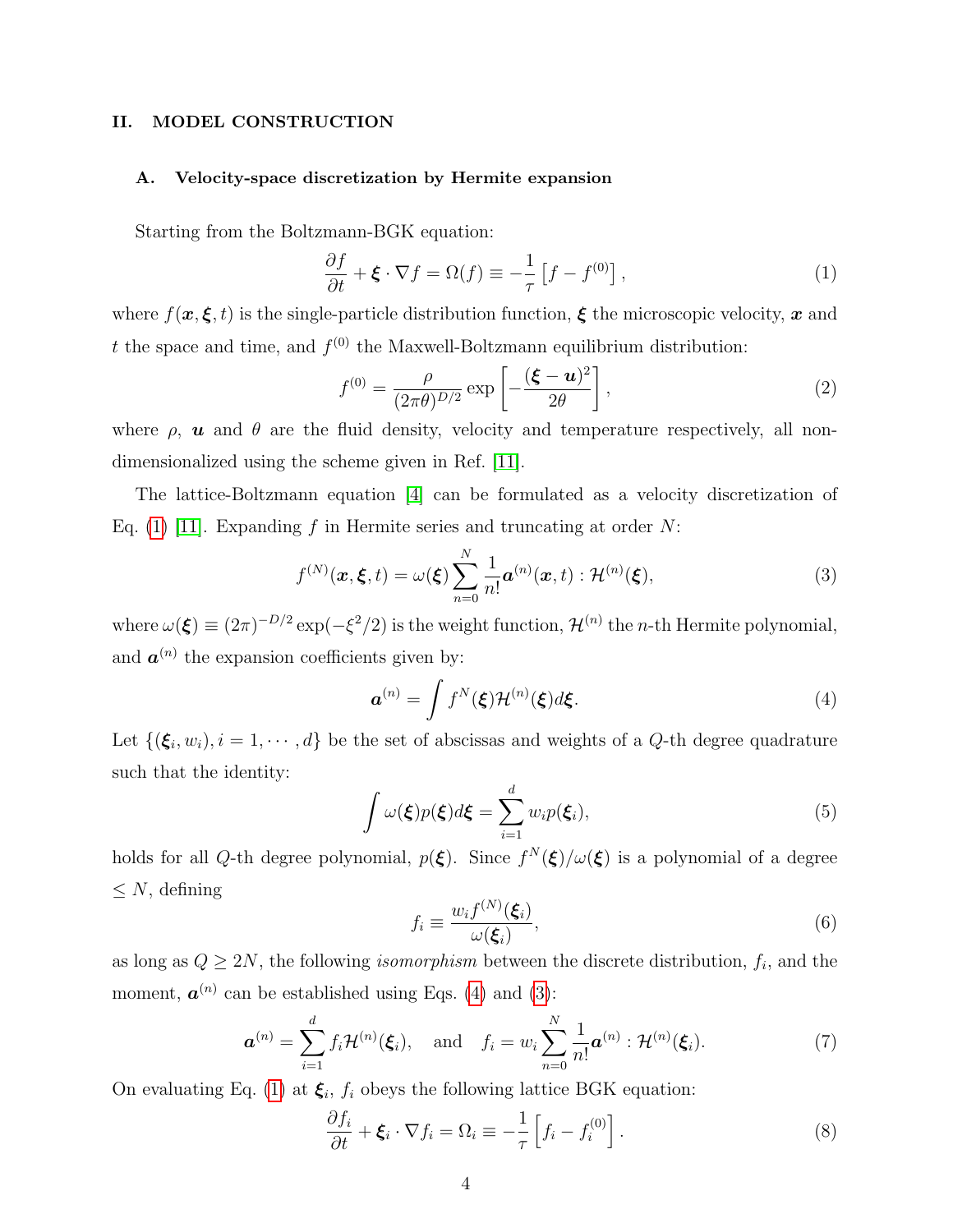#### B. Chapman-Enskog asymptotic expansion

To determine the minimum conditions for the collision term to yield correct hydrodynamic equations, we now briefly recap how the hydrodynamic equations are derived from Eqs. [\(1\)](#page-3-1) [\[13\]](#page-16-9). As required by fundamental physics, the collision term conserves mass, momentum and kinetic energy. By taking the corresponding moments of Eqs. [\(1\)](#page-3-1), we have the conservation equations:

<span id="page-4-0"></span>
$$
\frac{d\rho}{dt} + \rho \nabla \cdot \mathbf{u} = 0, \tag{9a}
$$

$$
\rho \frac{d\boldsymbol{u}}{dt} + \nabla \cdot \boldsymbol{P} = 0, \qquad (9b)
$$

$$
\rho \frac{d\epsilon}{dt} + \nabla \mathbf{u} : \mathbf{P} + \nabla \cdot \mathbf{q} = 0,
$$
\n(9c)

where  $d/dt \equiv \partial/\partial t + \mathbf{u} \cdot \nabla$  is the material derivative, and

<span id="page-4-1"></span>
$$
\boldsymbol{P} \equiv \int f \boldsymbol{c} c d\boldsymbol{c}, \text{ and } \boldsymbol{q} \equiv \frac{1}{2} \int f c^2 \boldsymbol{c} d\boldsymbol{c}, \tag{10}
$$

are the pressure tensor and energy flux respectively. Eqs. [\(9\)](#page-4-0) must be closed by expressing **P** and **q** in terms of  $\rho$ , **u** and  $\theta$ . At the crudest level f in Eq. [\(10\)](#page-4-1) is approximated by  $f^{(0)}$  to yield  $\boldsymbol{P}^{(0)} = \rho \theta \boldsymbol{\delta}$  and  $\boldsymbol{q}^{(0)} = 0$ , which lead to the Euler's equations. More accurate hydrodynamic equations are obtained *via* the Chapman-Enskog asymptotic calculation [\[13,](#page-16-9) [14\]](#page-16-10). Let  $f \cong f^{(0)} + f^{(1)}$  where  $f^{(1)} \ll f^{(0)}$  is the first approximation of the non-equilibrium part of the distribution. On substituting into Eq. [\(1\)](#page-3-1) and keeping only the leading terms on both sides, we have:

$$
\frac{\partial f^{(0)}}{\partial t} + \boldsymbol{\xi} \cdot \nabla f^{(0)} = \Omega = -\frac{f^{(1)}}{\tau}.
$$
\n(11)

The left-hand-side is then written in terms of  $\rho$ ,  $\boldsymbol{u}$ ,  $\theta$  and their spatial derivatives with the help of Euler's equations. By taking the moments in Eqs. [\(10\)](#page-4-1) of both sides,  $\bm{P}^{(1)}$  and  $\bm{q}^{(1)}$  are expressed in terms of  $\rho$ ,  $\boldsymbol{u}$  and  $\theta$ . When plugged into Eq. [\(9\)](#page-4-0), we arrive at the Navier-Stokes equations.

As shown previously [\[11\]](#page-16-5), this procedure survives the velocity-space discretization of Eqs. [\(7\)](#page-3-4). Furthermore, it was realized [\[8\]](#page-16-8) that the same  $P^{(1)}$  and  $q^{(1)}$  with independent proportional coefficients are obtained as long as the following conditions are met:

<span id="page-4-2"></span>
$$
\int \Omega \mathbf{c}^n d\mathbf{c} = -\frac{1}{\tau_n} \int f^{(1)} \mathbf{c}^n d\mathbf{c}, \quad \text{for} \quad n = 2, 3,
$$
\n(12)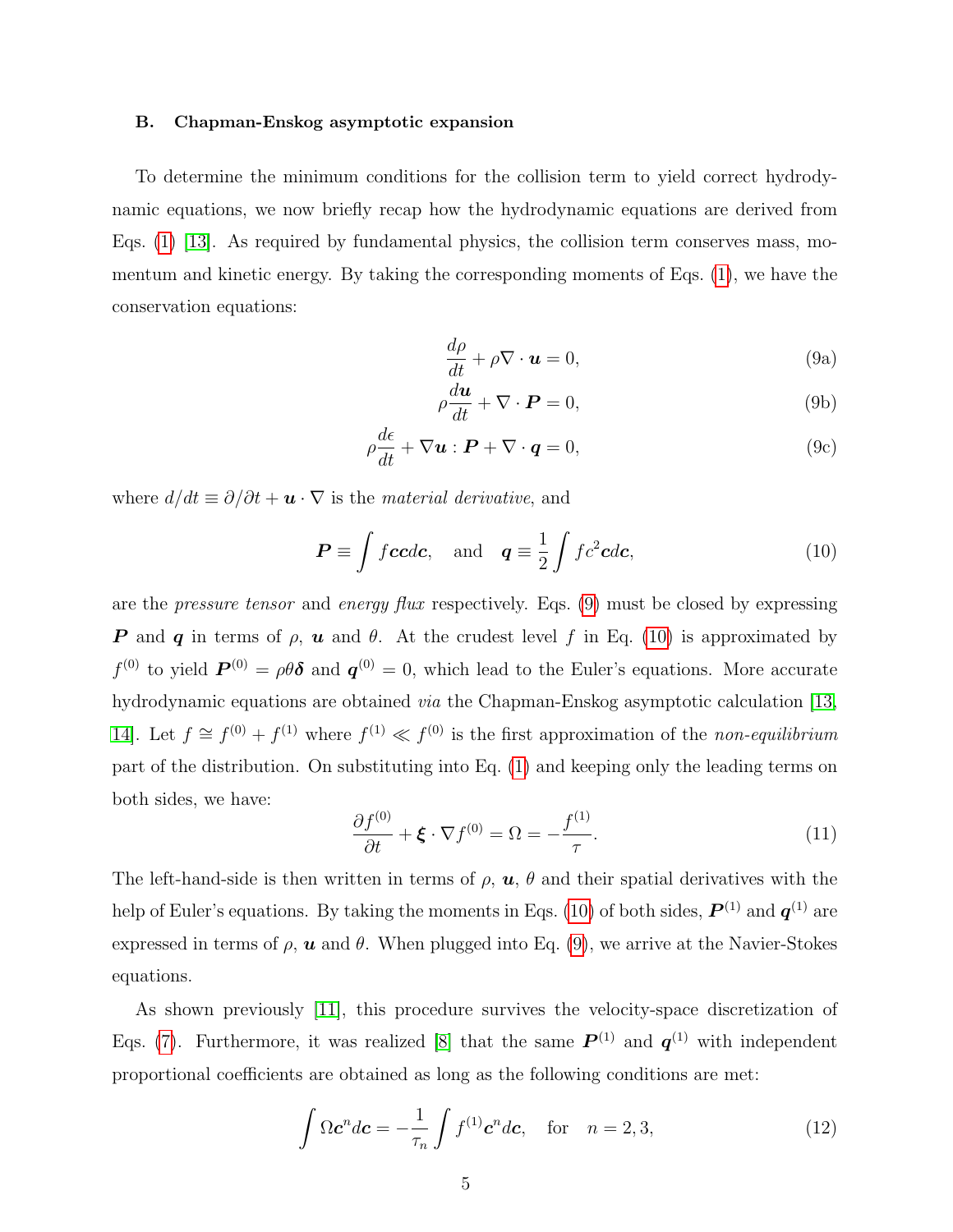where  $\tau_n$  are separate relaxation times. Here both sides vanish for  $n = 0$  and 1 due to conservation of mass and momentum. The BGK operator is a special case with  $\tau_2 = \tau_3 = \tau$ . A natural generalization is to require Eq.  $(12)$  to hold for all n up to the order supported by the underlying quadrature so that each of the central moments is independently relaxed with relaxation time  $\tau_n$ .

We now formulate the collision operator in the *spectral space* of Hermite polynomials. Defining  $\bm{v} \equiv (\bm{\xi} - \bm{u})/2$ √  $\theta$  and the corresponding Hermite expansion:

$$
f(\boldsymbol{v}) = \omega(\boldsymbol{v}) \sum_{n=0}^{\infty} \frac{1}{n!} \boldsymbol{d}^{(n)}(\boldsymbol{x}, t) : \mathcal{H}^{(n)}(\boldsymbol{v}),
$$
\n(13)

where  $\boldsymbol{d}^{(n)}$  is the *n*-th expansion coefficient. Note that the expansion above is in the moving reference frame and scaled by local temperature. It is exactly the same expansion used by Grad [\[10\]](#page-16-4). Denoting the expansion coefficients of  $f^{(0)}$  and  $f^{(1)}$  by  $d_0^{(n)}$  $\boldsymbol{d}_{1}^{\left( n\right) }$  and  $\boldsymbol{d}_{1}^{\left( n\right) }$  $i^{(n)}_1$  respectively, we have  $d_0^{(0)} = \rho, d_0^{(n)} = 0$  for all  $n > 0$ , and:

$$
f^{(1)} = \omega(\boldsymbol{v}) \sum_{n=2}^{\infty} \frac{1}{n!} \boldsymbol{d}_1^{(n)} : \mathcal{H}^{(n)}(\boldsymbol{v}).
$$
 (14)

The collision operator is defined *via* its Hermite expansion coefficients as:

<span id="page-5-0"></span>
$$
\boldsymbol{d}_{\Omega}^{(n)} = -\frac{1}{\tau_n} \boldsymbol{d}_1^{(n)}, \quad \text{for} \quad n = 2, \cdots, \infty.
$$
 (15)

It can be verified to satisfy Eq. [\(12\)](#page-4-2).

### C. Tensor decomposition

As  $\bm{d}_{\Omega}^{(n)}$  $\boldsymbol{a}_{\Omega}^{\left( n\right) }$  and  $\boldsymbol{d}_{1}^{\left( n\right) }$  $n_1^{(n)}$  are tensors consisting of multiple components, a question arises as if the relaxation can be made at a finer scale. We note that the tensor space of a given rank can be decomposed into subspaces that furnish the irreducible representations of the rotation group  $SO(3)$  which are the minimal units closed under spatial rotation [\[15\]](#page-16-11). Particularly, a rank-n fully symmetric tensor can be decomposed into irreducible components by repeatedly subtract from it its rank- $(n-2)$  traces [\[16\]](#page-16-12). Assuming Einstein summation convention, the explicit decomposition of the 2nd, 3rd and 4th rank symmetric tensors in d-dimensions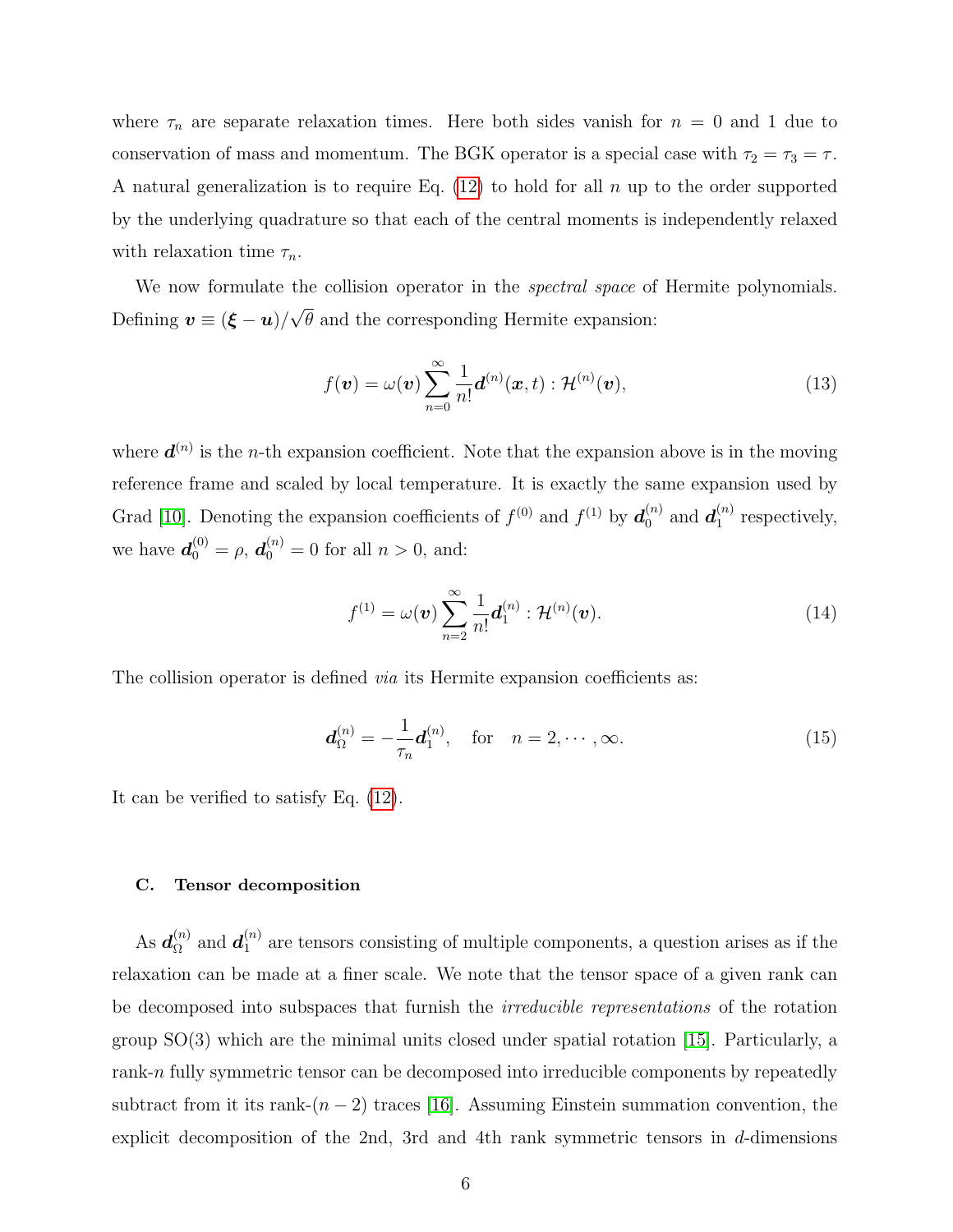are [\[17\]](#page-16-13):

<span id="page-6-0"></span>
$$
a_{ij} = a'_{ij} + \frac{1}{d} a_{pp} \delta_{ij},\tag{16a}
$$

$$
a_{ijk} = a'_{ijk} + \frac{1}{d+2} \left( a_{ppi} \delta_{jk} + a_{ppj} \delta_{ik} + a_{ppk} \delta_{ij} \right), \qquad (16b)
$$

$$
a_{ijkl} = a'_{ijkl} + \frac{1}{d+4} \left( a''_{ppij} \delta_{kl} + a''_{ppik} \delta_{jl} + a''_{ppil} \delta_{jk} + a''_{ppjk} \delta_{il} + a''_{ppjl} \delta_{ik} + a''_{ppkl} \delta_{ij} \right) + \frac{1}{d(d+2)} a_{ppqq} \left( \delta_{ij} \delta_{kl} + \delta_{ik} \delta_{jl} + \delta_{il} \delta_{jl} \right),
$$
(16c)

where  $a'_{ij}$ ,  $a'_{ijk}$  and  $a'_{ijkl}$  are all traceless, meaning that the contractions with respect to any pair of indexes vanishes, and

$$
a_{ppij}'' \equiv a_{ppij} - \frac{1}{d} a_{ppqq} \delta_{ij} \tag{17}
$$

is a traceless second rank tensor. Denote the k-th irreducible components of  $d_1^{(n)}$  $\bm{d}_{\Omega}^{(n)}$  and  $\bm{d}_{\Omega}^{(n)}$ Ω by  $\mathbf{d}_{1,k}^{(n)}$  and  $\mathbf{d}_{\Omega,k}^{(n)}$  respectively in the orders of the terms on the right-hand-side of Eqs. [\(16\)](#page-6-0). The collision operator defined by Eq. [\(15\)](#page-5-0) can be further refined as:

<span id="page-6-2"></span>
$$
\boldsymbol{d}_{\Omega,k}^{(n)} = -\frac{1}{\tau_{nk}} \boldsymbol{d}_{1,k}^{(n)},\tag{18}
$$

where  $k \in \{1, 2\}$  for  $n = 2, 3$ , and  $k \in \{1, 2, 3\}$  for  $n = 4$ . Thus, up to the 4th order, we can have up to seven independent relaxation times:  $\tau_{21}$  and  $\tau_{22}$  for  $d_{\Omega}^{(2)}$  $\mathfrak{c}_{\Omega}^{(2)}$ ,  $\tau_{31}$  and  $\tau_{32}$  for  $\boldsymbol{d}_{\Omega}^{(3)}$  $_{\Omega}^{(3)}$ , and  $\tau_{41},~\tau_{42},~\tau_{43}~ {\rm for}~\, \bm{d}_{\Omega}^{(4)}$  $\Omega$ . Among them,  $\tau_{21}$ ,  $\tau_{22}$  and  $\tau_{32}$  dictate respectively the shear viscosity, bulk viscosity in a gas with internal degrees of freedom, and thermal diffusivity. The other four do not explicitly manifest in the Navier-Stokes-Fourier equations.

# D. Binomial transform

Direct determination of  $d_1^{(n)}$  $\bm{d}_{\Omega}^{(n)}$  and  $\bm{d}_{\Omega}^{(n)}$  $\Omega_{\Omega}^{(n)}$  from  $f(\boldsymbol{v}_i)$  by Eqs. [\(7\)](#page-3-4) requires an interpolation scheme of some kind as  $v_i$  depends on  $u$  and  $\theta$  and varies with space and time [\[18,](#page-16-14) [19\]](#page-16-15). To avoid the associated numerical dissipation, the binomial transform, Eq. [\(A25\)](#page-15-3), between the Hermite expansion coefficients in the absolute and relative frame can be used to obtain  $d_1^{(n)}$ 1 from  $\boldsymbol{a}^{(n)}_1$  $\binom{n}{1}$  as:

<span id="page-6-1"></span>
$$
\theta^{\frac{D+2}{2}}\mathbf{d}_1^{(2)} = \mathbf{a}_1^{(2)},\tag{19a}
$$

$$
\theta^{\frac{D+3}{2}}\mathbf{d}_{1}^{(3)} = \mathbf{a}_{1}^{(3)} - 3\mathbf{u}\mathbf{a}_{1}^{(2)},\tag{19b}
$$

$$
\theta^{\frac{D+4}{2}}\mathbf{d}_{1}^{(4)} = \mathbf{a}_{1}^{(4)} - 4\mathbf{u}\mathbf{a}_{1}^{(3)} + 6\left[\mathbf{u}\mathbf{u} + (1-\theta)\boldsymbol{\delta}\right]\mathbf{a}_{1}^{(2)},
$$
\n(19c)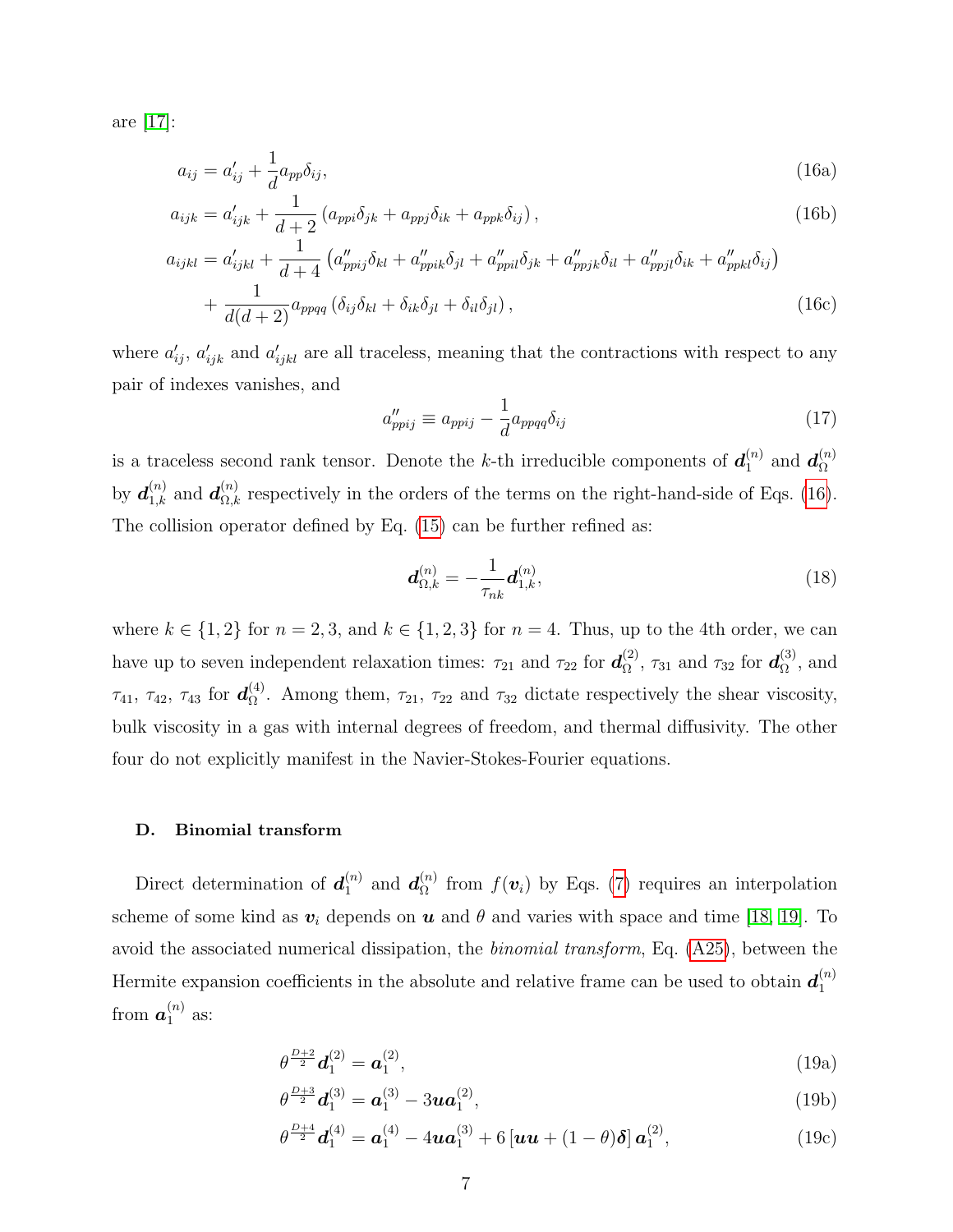and from  $\mathbf{d}_{\Omega}^{(n)}$  $\stackrel{(n)}{\Omega}$  to  $\bm{a}_{\Omega}^{(n)}$  $\frac{\Omega^{(n)}}{\Omega}$  as:

<span id="page-7-0"></span>
$$
\boldsymbol{a}_{\Omega}^{(2)} = \theta^{\frac{D+2}{2}} \boldsymbol{d}_{\Omega}^{(2)},\tag{20a}
$$

$$
\boldsymbol{a}_{\Omega}^{(3)} = \theta^{\frac{D+3}{2}} \boldsymbol{d}_{\Omega}^{(3)} + 3 \boldsymbol{u} \boldsymbol{a}_{\Omega}^{(2)},\tag{20b}
$$

$$
\boldsymbol{a}_{\Omega}^{(4)} = \theta^{\frac{D+4}{2}} \boldsymbol{d}_{\Omega}^{(4)} + 4 \boldsymbol{u} \boldsymbol{a}_{\Omega}^{(3)} - 6 \left[ \boldsymbol{u} \boldsymbol{u} + (1-\theta) \boldsymbol{\delta} \right] \boldsymbol{a}_{\Omega}^{(2)}.
$$
 (20c)

Here the fact that  $a_1^{(n)} = a_{\Omega}^{(n)} = 0$  for  $n = 0,1$  is used. On substituting Eqs. [\(19\)](#page-6-1) into Eqs.  $(20)$ , we have:

<span id="page-7-1"></span>
$$
\boldsymbol{a}_{\Omega}^{(2)} = -\omega_2 \boldsymbol{a}_1^{(2)},\tag{21a}
$$

$$
\mathbf{a}_{\Omega}^{(3)} = -\omega_3 \mathbf{a}_1^{(3)} + 3(\omega_3 - \omega_2) \mathbf{u} \mathbf{a}_1^{(2)},
$$
\n(21b)

$$
\mathbf{a}_{\Omega}^{(4)} = -\omega_4 \mathbf{a}_1^{(4)} + 4(\omega_4 - \omega_3) \mathbf{u} \mathbf{a}_1^{(3)} -6[(\omega_4 + \omega_2 - 2\omega_3) \mathbf{u} \mathbf{u} + (\omega_4 - \omega_2)(1 - \theta)\delta] \mathbf{a}_1^{(2)}.
$$
 (21c)

The only difference with the previous model without temperature scaling [\[7,](#page-16-7) [8\]](#page-16-8) is the additional factor of  $1 - \theta$  in Eq. [\(21c\)](#page-7-1).

#### E. Space-time discretization

To numerically solve Eq. [\(8\)](#page-3-5), the time and spatial derivatives on the left-hand-side must be descritized. Integrating using the first-order forward-Euler scheme from  $t = 0$  to 1, we have:

<span id="page-7-3"></span>
$$
f_i(\boldsymbol{x} + \boldsymbol{\xi}_i, t + 1) - f_i(\boldsymbol{x}, t) = \Omega(f_i). \tag{22}
$$

It is well-known [\[4\]](#page-16-0) that the effect of the implicit second-order error can be absorbed into the dissipation term, effectively making the scheme second-order accurate with a viscosity proportional to  $\tau + 1/2$  instead of  $\tau$ . Alternatively, a second-order implicit scheme can be obtained by integrating Eq. [\(8\)](#page-3-5) using the trapezoidal rule [\[20\]](#page-16-16):

<span id="page-7-2"></span>
$$
f_i(\boldsymbol{x} + \boldsymbol{\xi}_i, t+1) - f_i(\boldsymbol{x}, t) = \frac{1}{2} \left[ \Omega(f_i(\boldsymbol{x} + \boldsymbol{\xi}_i, t+1)) + \Omega(f_i(\boldsymbol{x}, t)) \right]. \tag{23}
$$

With the BGK operator, by introducing an auxiliary variable, it was shown that the dynamics of the distribution at the second order is equivalent to that at the first order with  $\tau$ replaced by  $\tau + 1/2$  [\[20\]](#page-16-16). With the more complicated collision operator defined above, such a change-of-variable is not directly possible. Nevertheless the dynamics of the moments can be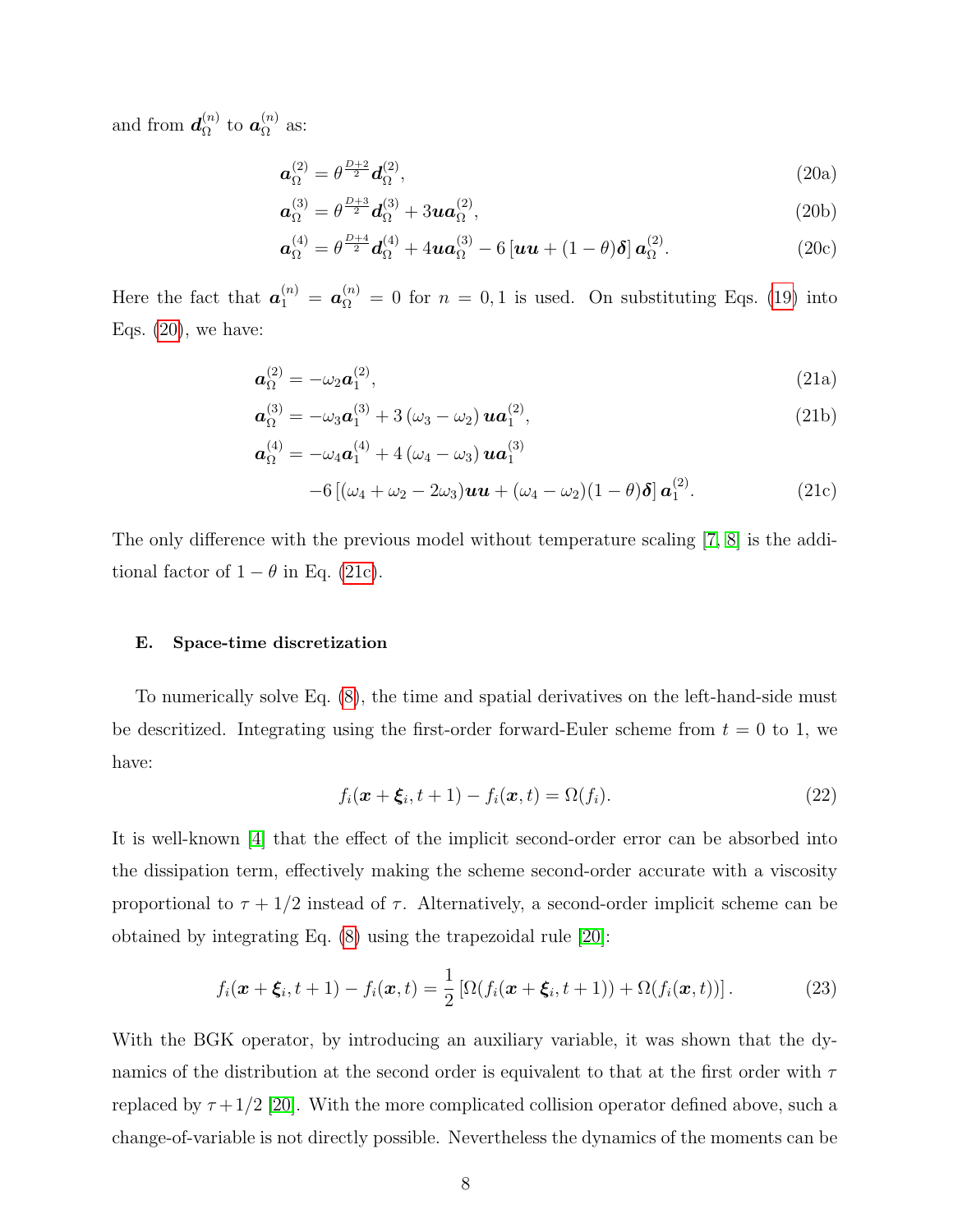analyzed in a similar fashion. Define the moment operator  $M_{n,k}(f_i)$  as the k-th component of the *n*<sup>th</sup> order moment of  $f_i$ . Noting that:

$$
M_{n,k}(\Omega(f_i)) = -\frac{1}{\tau_{nk}} \left[ M_{n,k}(f_i) - M_{n,k}(f_i^{(0)}) \right],
$$
\n(24)

by taking moments of Eq. [\(23\)](#page-7-2) and noting  $f_i(\mathbf{x} + \boldsymbol{\xi}_i, t+1)$  is the out-going distribution after collision, we write:

$$
M_{n,k}^{out} - M_{n,k}^{in} = -\frac{1}{\tau_{nk}} \left[ \frac{1}{2} \left( M_{n,k}^{out} + M_{n,k}^{in} \right) - M_{n,k}^{eq} \right]. \tag{25}
$$

where the superscripts *out, in* and *eq* denote respectively the out-going, in-coming and equilibrium moments. After some straightforward manipulations, we have:

$$
M_{n,k}^{out} - M_{n,k}^{in} = -\frac{1}{\tau_{nk} + 1/2} \left[ M_{n,k}^{in} - M_{n,k}^{eq} \right]. \tag{26}
$$

Evidently, at the second order of space-time discretization, the behavior of the moments, consequently the hydrodynamics, is the same as that at the first order but with  $\tau_{nk}$  replaced by  $\tau_{nk} + 1/2$ . This correspondence is essentially a consequence of the orthogonal relaxation of the moments.

The actual implementation of the collision operator goes as the following. From the post-streaming  $f_i$ , we compute  $f_i^{(0)}$  $f_i^{(0)}$  and then  $f_i^{(1)}$  $i^{(1)}$ . Using Eq. [\(7\)](#page-3-4) we obtain  $a_1^{(n)}$  $1^{(n)}$  and then  $\boldsymbol{d}_1^{(n)}$  using Eqs. [\(19\)](#page-6-1). Decomposing  $\boldsymbol{d}_1^{(n)}$  $_1^{(n)}$  according to Eqs. [\(16\)](#page-6-0) if necessary, applying the relaxation factor according to Eqs. [\(18\)](#page-6-2) and re-assembling, we obtain  $d_{\Omega}^{(n)}$  $\alpha_{\Omega}^{(n)}$  and then  $\boldsymbol{a}_{\Omega}^{(n)}$ Ω using Eqs. [\(20\)](#page-7-0). Using the second part of Eq. [\(7\)](#page-3-4) to calculate the bracket on the right-handside of Eq. [\(22\)](#page-7-3) all together which effectively trims the part of the distribution function lying outside of the functional space spanned by the Hermite polynomials.

#### <span id="page-8-0"></span>III. NUMERICAL VERIFICATION

To verify the model, the transport coefficients are measured form the dynamics of the linear hydrodynamic modes and compared with their theoretical values. The case setup has been extensively discussed previously [\[6,](#page-16-2) [8,](#page-16-8) [21\]](#page-16-17). Here we briefly summarize the analytical results. Consider the monochromatic plane wave perturbation:

$$
\begin{pmatrix} \rho \\ \boldsymbol{u} \\ \theta \end{pmatrix} = \begin{pmatrix} \rho_0 \\ \boldsymbol{u}_0 \\ \theta_0 \end{pmatrix} + \begin{pmatrix} \bar{\rho} \\ \bar{\boldsymbol{u}} \\ \bar{\theta} \end{pmatrix} e^{\omega t + i\boldsymbol{k} \cdot (\boldsymbol{x} - \boldsymbol{u}_0 t)} \tag{27}
$$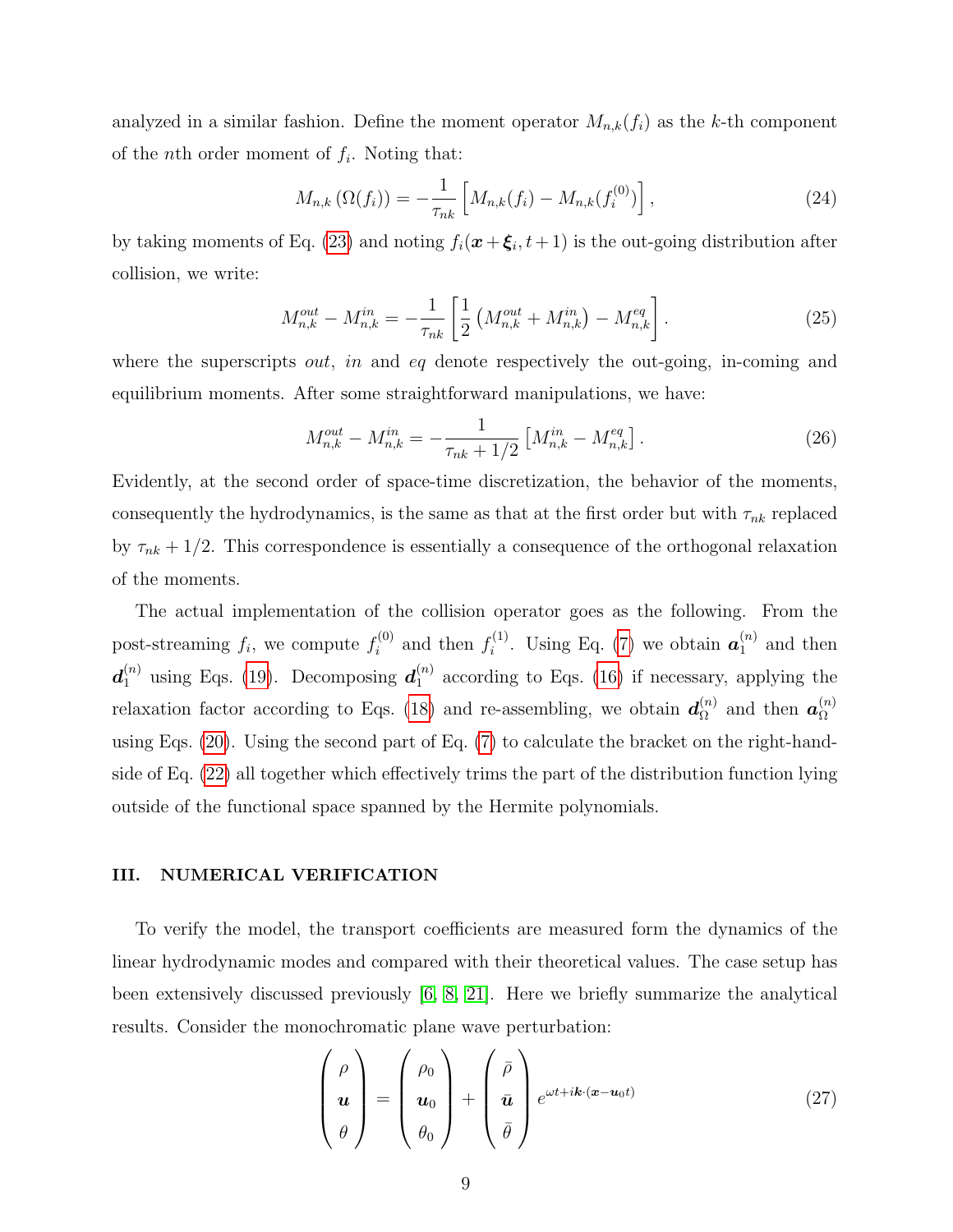where the subscript <sub>0</sub> denotes the base flow and  $\bar{\rho}$ ,  $\bar{u}$  and  $\bar{\theta}$  perturbation amplitudes. k and  $\omega$  respectively are the *wave vector* and *angular frequency* of the plane wave. Decomposing the velocity into components parallel and perpendicular to the wave vector and substituting into the Navier-Stokes-Fourier equation, we obtain an eigen-system in the linear space of  $(\bar{\rho}, \bar{u}_{\parallel}, \bar{\theta}, \bar{u}_{\perp})^T$  where  $\bar{u}_{\parallel}$  and  $\bar{u}_{\perp}$  are the amplitudes of velocity perturbation in the parallel and perpendicular directions. The dispersion relations of the four linear modes are:

$$
\omega_v = -\nu k^2, \tag{28a}
$$

$$
\omega_t = -\kappa k^2 \left[ 1 + \frac{(\gamma - 1)\lambda}{Pe^2} \right] + \mathcal{O}\left(\frac{1}{Pe^4}\right),\tag{28b}
$$

$$
\omega_{\pm} = -\alpha k^2 \left[ 1 - \frac{(\gamma - 1)\lambda}{(\gamma - \lambda)Pe^2} \right] \pm ic_s k \left[ 1 - \frac{(\gamma + \lambda)^2 - 4\lambda}{8Pe^2} \right] + \mathcal{O}\left(\frac{1}{Pe^4}\right),\tag{28c}
$$

where  $\omega_v$ ,  $\omega_t$ , and  $\omega_{\pm}$  are the angular frequencies of the viscous, thermal and two acoustic modes,  $c_s \equiv$ √  $\overline{\gamma\theta_0}$  is a *characteristic* speed of sound,  $k \equiv |\mathbf{k}|$  the *wave number*,  $Re \equiv c_s/\nu k$ ,  $Pe \equiv c_s/\kappa k$  and  $Pr \equiv \nu/\kappa$  the *acoustic* Reynolds, Péclet and Prandtl numbers, and

$$
\lambda \equiv 1 - \left(2 - \frac{2}{D} + \frac{\nu_b}{\nu}\right) Pr \tag{29}
$$

a constant defined for brevity.  $\alpha$  is the leading order sound attenuation rate which is a weighted sum of the shear viscosity, bulk viscosity and thermal diffusivity:

$$
\alpha = \frac{\gamma - 1}{2}\kappa + \frac{D - 1}{D}\nu + \frac{1}{2}\nu_b. \tag{30}
$$

All the transport coefficients above are given by the relaxation times and the internal degree of freedom, S, by:

<span id="page-9-0"></span>
$$
\nu = \theta_0 \left( \tau_{21} - \frac{1}{2} \right), \quad \nu_b = \frac{2S\theta_0}{D(D+S)} \left( \tau_{22} - \frac{1}{2} \right), \quad \kappa = \theta_0 \left( \tau_{32} - \frac{1}{2} \right), \quad \gamma = 1 + \frac{2}{D+S}.
$$
\n(31)

Some remarks are called for at this point. First, while the viscous mode is independent of the other three and its dispersion relation exact, the dispersion relations of the thermal and acoustic modes are coupled solutions of a cubic characteristic equation and only their asymptotic form at large-Pe limit are given above. Second, the bulk viscosity has a leadingorder effect on the sound attenuation but its effects everywhere else is second order. In the following tests we numerically measure  $\omega_v$ ,  $\omega_t$ , and  $\omega_{\pm}$  for ranges of the relaxation times and the internal degree of freedom S. Agreement between the numerical and theoretical values, measured by the relative error:

$$
\omega^* \equiv \left| \frac{\omega_{numerical} - \omega_{theoretical}}{\omega_{theoretical}} \right|,\tag{32}
$$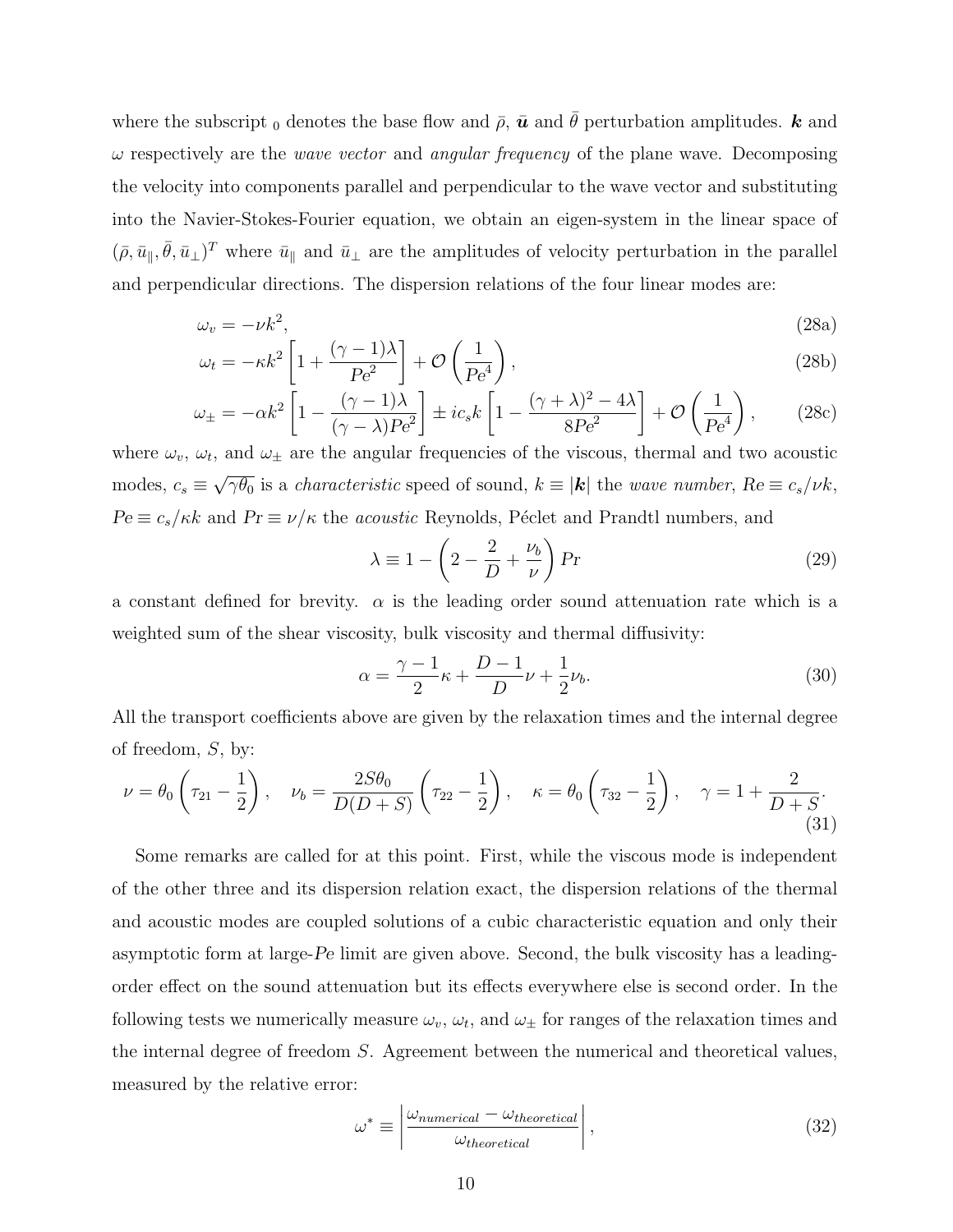<span id="page-10-1"></span>

FIG. 1: The relative errors in the four eigen-frequencies of the hydrodynamic modes for a wide range of the three relaxation times  $\tau_{21}$ ,  $\tau_{22}$  and  $\tau_{32}$ .

sufficiently verifies the accuracy of the model.

Shown in Fig. [1](#page-10-1) are the relative errors in  $\omega_v$ ,  $\omega_t$ , and  $\omega_{\pm}$  for ranges of the relaxation times and the internal degree of freedom S. The angular frequencies are extracted by fitting the time history of the amplitudes of the four modes. The numerical simulations were conducted in the same fashion reported previously [\[8,](#page-16-8) [21\]](#page-16-17) on a lattice of  $100 \times 100$ . It can be seen that the relative error in the angular frequencies are generally less than 1%, verifying the correctness of Eqs. [\(31\)](#page-9-0).

#### <span id="page-10-0"></span>IV. CONCLUSIONS AND DISCUSSIONS

In the present work we present in detail a generic multiple relaxation collision model based on Hermite expansion and tensor decomposition. The collision operator is first expanded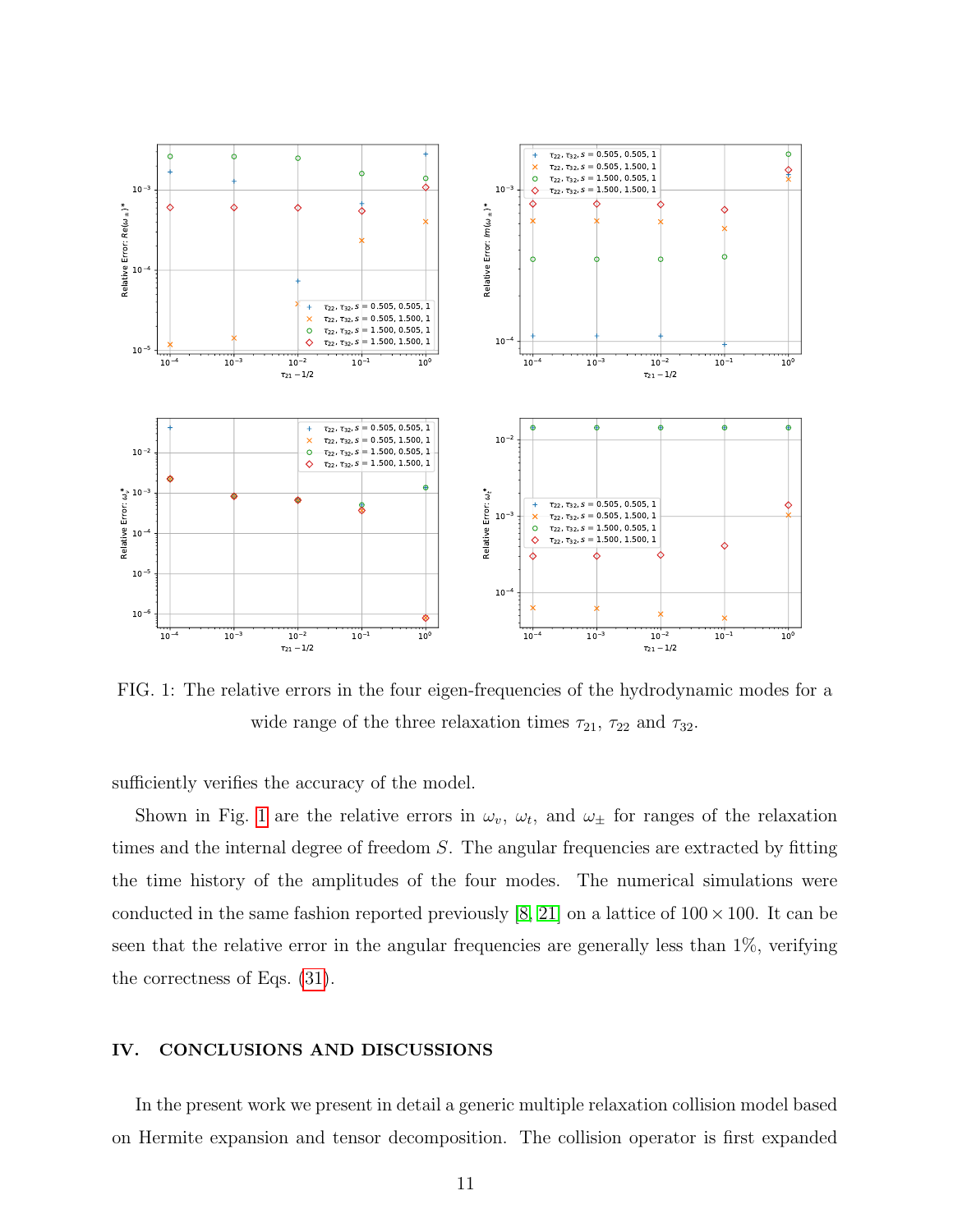in terms of the Hermite tensorial polynomials in the reference frame moving with the fluid. Each of the polynomials is further decomposed into traceless components corresponding to the irreducible representations of the rotation group and relaxed with independent relaxation rate which is the most generic form of relaxation without violating rotation symmetry. The number of the independent relaxation rates are given by the number of traceless tensors of each tensor rank and is 2, 2, and 3 for the 2nd, 3rd, and 4th rank tensors respectively. To avoid possible numerical dissipation due to interpolation, the expansion coefficients are transformed into laboratory frame for evaluation with fixed-velocity quadrature rules. In its crudest form the model reverts to the BGK model. The first few relaxation rates are shown to correspond to the shear and bulk viscosity and the thermal diffusivity of the translational and other forms of motion. Numerical measurements of the eigen-frequencies of the linear hydrodynamic modes agree well with theoretical predictions. Although the other relaxation times do not appear in the hydrodynamic equations and have negligible effect in continuum, their effects are presumably more explicit in situations such as rarefied gases where the distribution is away from the Maxwell-Boltzmann equilibrium. At least in the linear regime, the spectrum of the relaxation times dictates the behavior of the collision operator and could potentially serve as a set of definitive variables.

This work was supported by National Science Foundation of China Grants 91741101 and 91752204, Department of Science and Technology of Guangdong Province Grant 2019B21203001, Shenzhen Science and Technology Program Grant KQTD20180411143441009.

#### Appendix A: Transforms between the central and raw moments

The n-th order Hermite polynomial in D-dimensions is defined by the Rodrigues' formula:

<span id="page-11-0"></span>
$$
\mathcal{H}^{(n)}(\boldsymbol{\xi}) = \frac{(-1)^n}{\omega(\boldsymbol{\xi})} \nabla^n \omega(\boldsymbol{\xi}),\tag{A1}
$$

where  $\omega(\xi)$  is the weight function:

$$
\omega(\xi) = \frac{1}{(2\pi)^{D/2}} e^{-\xi^2/2},\tag{A2}
$$

with  $\xi^2 = \xi \cdot \xi$ .  $\mathcal{H}^{(n)}(\xi)$  is a fully symmetric rank-*n* tensor and an *n*-th degree polynomial in  $\xi$ . The explicit form of  $\mathcal{H}^{(n)}(\xi)$  is:

<span id="page-11-1"></span>
$$
\mathcal{H}^{(n)}(\boldsymbol{\xi}) = \sum_{k=0}^{\lfloor n/2 \rfloor} (-1)^k D_n^k \boldsymbol{\xi}^{n-2k} \delta^k,\tag{A3}
$$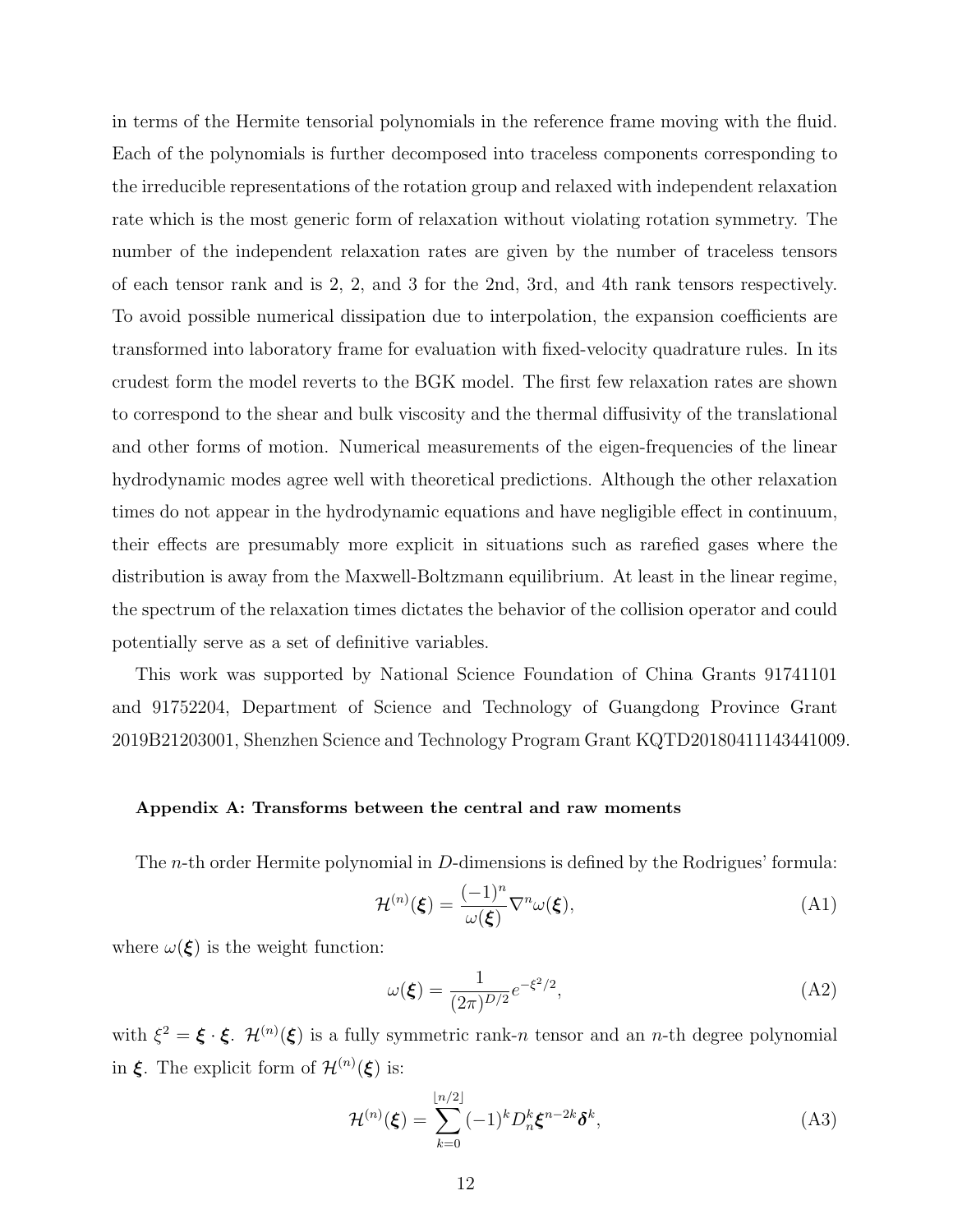where the floor function,  $\lfloor x \rfloor$ , stands for the largest integer not exceeding x, and:

$$
D_n^k \equiv \frac{n!}{(n-2k)! 2^k k!} = C_n^{2k} (2k-1)!!,\tag{A4}
$$

<span id="page-12-0"></span>where  $C_n^k$  is the *binomial coefficient*. The leading values of  $D_n^k$  are listed in Tab. [I](#page-12-0) for convenience.

|                  |                | $\it{n}$ |  |  |  |  |                 |  |                |
|------------------|----------------|----------|--|--|--|--|-----------------|--|----------------|
|                  |                |          |  |  |  |  | 0 1 2 3 4 5 6   |  |                |
| $\boldsymbol{k}$ | $\overline{0}$ |          |  |  |  |  | 1 1 1 1 1 1 1 1 |  |                |
|                  | $\mathbf 1$    |          |  |  |  |  |                 |  | 1 3 6 10 15 21 |
|                  | $\overline{2}$ |          |  |  |  |  |                 |  | 3 15 45 105    |
|                  | 3              |          |  |  |  |  |                 |  | 15 105         |

TABLE I: Leading values of the coefficients  $D_n^k$ .

Differentiating Eqs. [\(A1\)](#page-11-0) and [\(A3\)](#page-11-1) and noticing  $\nabla \omega^{-1} = \xi/\omega$ , we have respectively:

$$
\nabla \mathcal{H}^{(n)}(\boldsymbol{\xi}) = (-1)^n \left( \frac{\nabla^{n+1} \omega}{\omega} + \frac{\boldsymbol{\xi} \nabla^n \omega}{\omega} \right) = -\mathcal{H}^{(n+1)}(\boldsymbol{\xi}) + \boldsymbol{\xi} \mathcal{H}^{(n)}(\boldsymbol{\xi}), \tag{A5}
$$

and:

$$
\nabla \mathcal{H}^{(n)}(\boldsymbol{\xi}) = \sum_{k=0}^{\lfloor n/2 \rfloor} (n-2k) D_n^k \boldsymbol{\xi}^{n-1-2k} \delta \delta^k = n \delta \mathcal{H}^{(n-1)}(\boldsymbol{\xi}). \tag{A6}
$$

Combining the two equations above, we have the recurrence relation:

<span id="page-12-1"></span>
$$
\boldsymbol{\xi}\mathcal{H}^{(n)}(\boldsymbol{\xi}) = \mathcal{H}^{(n+1)}(\boldsymbol{\xi}) + n\boldsymbol{\delta}\mathcal{H}^{(n-1)}(\boldsymbol{\xi}). \tag{A7}
$$

We first establish by induction that the monomials can be expressed by Hermite polynomials as the following:

<span id="page-12-2"></span>
$$
\boldsymbol{\xi}^{n} = \sum_{k=0}^{\lfloor n/2 \rfloor} D_{n}^{k} \mathcal{H}^{(n-2k)}(\boldsymbol{\xi}) \boldsymbol{\delta}^{k}.
$$
 (A8)

It is trivially true for  $n = 0$ . Multiple the above by  $\xi$  and using Eq. [\(A7\)](#page-12-1), we have:

$$
\boldsymbol{\xi}^{n+1} = \sum_{k=0}^{\lfloor n/2 \rfloor} D_n^k \left[ \mathcal{H}^{(n+1-2k)}(\boldsymbol{\xi}) + (n-2k) \delta \mathcal{H}^{(n-1-2k)}(\boldsymbol{\xi}) \right] \delta^k
$$
  
= 
$$
\sum_{k=0}^{\lfloor n/2 \rfloor} D_n^k \mathcal{H}^{(n+1-2k)}(\boldsymbol{\xi}) \delta^k + \sum_{k=0}^{\lfloor n/2 \rfloor} (n-2k) D_n^k \mathcal{H}^{(n-1-2k)}(\boldsymbol{\xi}) \delta^{k+1}.
$$
 (A9)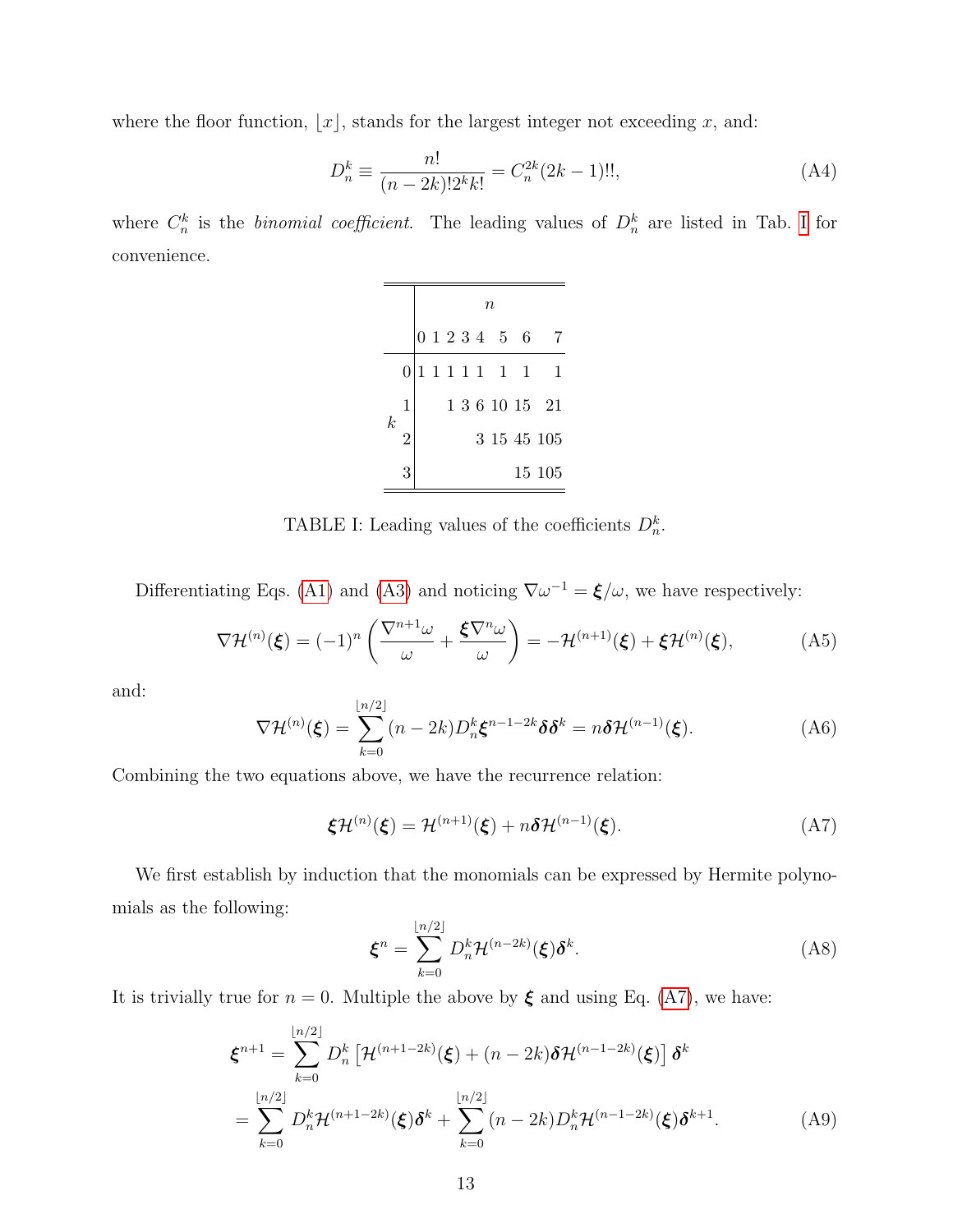Applying the change of variable  $k + 1 \rightarrow k$  to the second term, we have:

$$
\boldsymbol{\xi}^{n+1} = \sum_{s=0}^{\lfloor (n+1)/2 \rfloor} \left[ 1 + \frac{2k}{(n+1-2k)} \right] D_n^k \mathcal{H}^{(n+1-2k)}(\boldsymbol{\xi}) \delta^k \n= \sum_{k=0}^{\lfloor (n+1)/2 \rfloor} D_{n+1}^k \mathcal{H}^{(n+1-2k)}(\boldsymbol{\xi}) \delta^k,
$$
\n(A10)

completing the induction.

We now establish the following relation by induction:

<span id="page-13-0"></span>
$$
\mathcal{H}^{(n)}(\boldsymbol{\xi}+\boldsymbol{u})=\sum_{k=0}^{n}C_{n}^{k}\mathcal{H}^{(k)}(\boldsymbol{\xi})\boldsymbol{u}^{n-k},
$$
\n(A11)

Again it is trivially true for  $n = 0$ . Using Eq. [\(A7\)](#page-12-1) repeatedly, we have

$$
\mathcal{H}^{(n+1)}(\xi + \boldsymbol{u}) = (\xi + \boldsymbol{u})\mathcal{H}^{(n)}(\xi + \boldsymbol{u}) - n\delta\mathcal{H}^{(n-1)}(\xi + \boldsymbol{u})
$$
  
\n
$$
= (\xi + \boldsymbol{u})\sum_{k=0}^{n} C_{n}^{k}\mathcal{H}^{(k)}(\xi)\boldsymbol{u}^{n-k} - n\delta\sum_{k=0}^{n-1} C_{n-1}^{k}\mathcal{H}^{(k)}(\xi)\boldsymbol{u}^{n-1-k}
$$
  
\n
$$
= \sum_{i=0}^{n} C_{n}^{k}\mathcal{H}^{(k+1)}(\xi)\boldsymbol{u}^{n-k} + \delta\sum_{k=0}^{n} k C_{n}^{k}\mathcal{H}^{(k-1)}(\xi)\boldsymbol{u}^{n-k}
$$
  
\n
$$
+ \sum_{k=0}^{n} C_{n}^{k}\mathcal{H}^{(k)}(\xi)\boldsymbol{u}^{n+1-k} - n\delta\sum_{k=0}^{n-1} C_{n-1}^{k}\mathcal{H}^{(k)}(\xi)\boldsymbol{u}^{n-1-k}.
$$
 (A12)

Noticing that  $nC_{n-1}^k = (k+1)C_n^{k+1}$ , after a change of variable  $k+1 \to k$ , the second term cancels the last term, and the first term becomes:

$$
\sum_{k=1}^{n+1} C_n^{k-1} \mathcal{H}^{(k)}(\xi) \mathbf{u}^{n+1-k}.
$$
 (A13)

On combining with the third term and noting that if we define  $C_n^{-1} \equiv C_n^{n+1} \equiv 0$ ,

$$
C_n^{k-1} + C_n^k = C_{n+1}^k, \quad \text{for} \quad k = 0, \cdots, n,
$$
 (A14)

we have:

$$
\mathcal{H}^{(n+1)}(\xi + \mathbf{u}) = \sum_{k=0}^{n+1} C_{n+1}^{k} \mathcal{H}^{(k)}(\xi) \mathbf{u}^{n+1-k},
$$
\n(A15)

completing the induction.

Now consider the Hermite polynomials under coordinate scaling by a constant factor,  $\alpha$ . Using Eq.  $(A3)$ , we have:

$$
\mathcal{H}^{(n)}(\alpha \xi) = \sum_{k=0}^{\lfloor n/2 \rfloor} (-1)^k \alpha^{n-2k} D_n^k \xi^{n-2k} \delta^k.
$$
 (A16)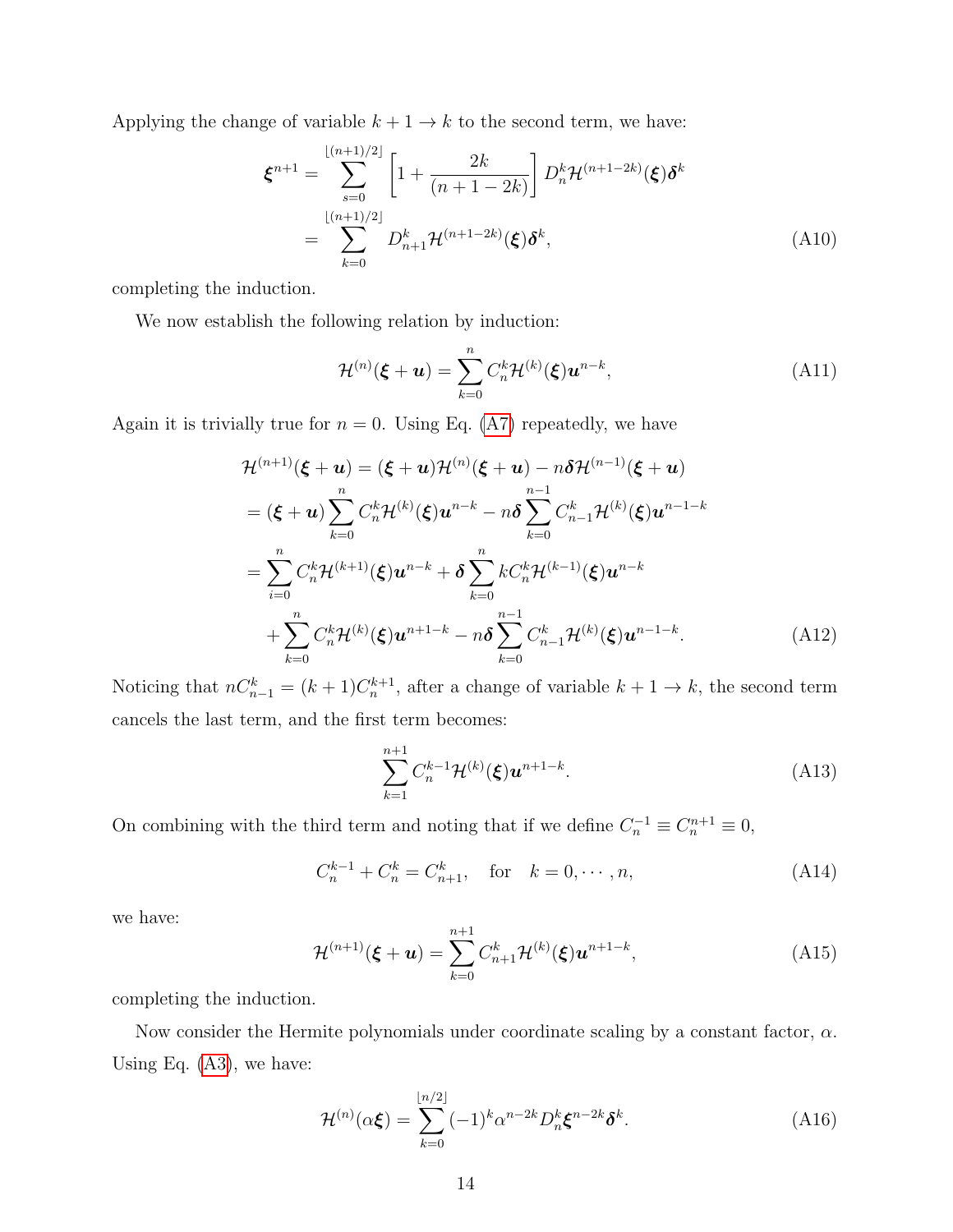On substituting Eq. [\(A8\)](#page-12-2) into the equation above, we have:

$$
\mathcal{H}^{(n)}(\alpha \xi) = \sum_{k=0}^{\lfloor n/2 \rfloor} (-1)^k \alpha^{n-2k} D_n^k \delta^k \left[ \sum_{t=0}^{\lfloor n/2 - k \rfloor} D_{n-2k}^t \mathcal{H}^{(n-2k-2t)}(\xi) \delta^t \right]
$$

$$
= \sum_{k=0}^{\lfloor n/2 \rfloor} \sum_{t=0}^{\lfloor n/2 \rfloor} \frac{(-1)^k n! \alpha^{n-2k}}{(n-2k-2t)! 2^{k+t} k! t!} \mathcal{H}^{(n-2k-2t)}(\xi) \delta^{k+t}.
$$
(A17)

Realizing that the double summation is over all combinations of  $k$  and  $t$  such that  $k + t \leq$  $\lfloor n/2 \rfloor,$  we define  $m = k + t$  and re-arrange the summation to write:

<span id="page-14-0"></span>
$$
\mathcal{H}^{(n)}(\alpha \xi) = \alpha^n \sum_{m=0}^{\lfloor n/2 \rfloor} \frac{n!}{(n-2m)! 2^m m!} \left[ \sum_{k=0}^m \frac{m! (-\alpha^{-2})^k}{k! (m-k)!} \right] \mathcal{H}^{(n-2m)}(\xi) \delta^m
$$

$$
= \alpha^n \sum_{m=0}^{\lfloor n/2 \rfloor} (1 - \alpha^{-2})^m D_n^m \mathcal{H}^{(n-2m)}(\xi) \delta^m.
$$
(A18)

Combining Eqs. [\(A11\)](#page-13-0) and [\(A18\)](#page-14-0), we can express the Hermite polynomials in the moving reference frame scaled by temperature using the ones in the absolute frame. We write:

$$
\theta^{\frac{n}{2}} \mathcal{H}^{(n)}\left(\frac{\boldsymbol{\xi}-\boldsymbol{u}}{\sqrt{\theta}}\right) = \sum_{k=0}^{\lfloor n/2 \rfloor} D_n^k (1-\theta)^k \mathcal{H}^{(n-2k)}(\boldsymbol{\xi}-\boldsymbol{u}) \delta^k
$$
  
= 
$$
\sum_{k=0}^{\lfloor n/2 \rfloor} D_n^k (1-\theta)^k \left[ \sum_{m=0}^{n-2k} C_{n-2k}^m \mathcal{H}^{(m)}(\boldsymbol{\xi}) (-\boldsymbol{u})^{n-2k-m} \right] \delta^k
$$
  
= 
$$
\sum_{k=0}^{\lfloor n/2 \rfloor} \sum_{m=0}^{n-2k} \frac{(-1)^{n-m-2k} n! (1-\theta)^k}{(n-m-2k)! k! m! 2^k} \mathcal{H}^{(m)}(\boldsymbol{\xi}) \boldsymbol{u}^{n-m-2k} \delta^k.
$$

Again, realizing that the summation is over all k and m such that  $m + 2k \le n$ , the order of the two summations can be swapped:

$$
\sum_{k=0}^{\lfloor n/2 \rfloor} \sum_{m=0}^{n-2k} = \sum_{m=0}^{n} \sum_{k=0}^{\lfloor (n-m)/2 \rfloor} . \tag{A19}
$$

Also notice that  $(-1)^{n-m-2k} = (-1)^{n-m}$  and

$$
\frac{n!}{(n-m-2k)!k!m!2^k} = \frac{n!(n-m)!}{(n-m)!m!(n-m-2k)!k!2^k} = C_n^m D_{n-m}^k,\tag{A20}
$$

we have:

$$
\theta^{\frac{n}{2}} \mathcal{H}^{(n)}\left(\frac{\boldsymbol{\xi} - \boldsymbol{u}}{\sqrt{\theta}}\right) = \sum_{m=0}^{n} (-1)^{n-m} C_n^m \mathcal{H}^{(m)}(\boldsymbol{\xi}) \sum_{k=0}^{\lfloor (n-m)/2 \rfloor} D_{n-m}^k (1-\theta)^k \boldsymbol{u}^{n-m-2k} \delta^k, \quad \text{(A21)}
$$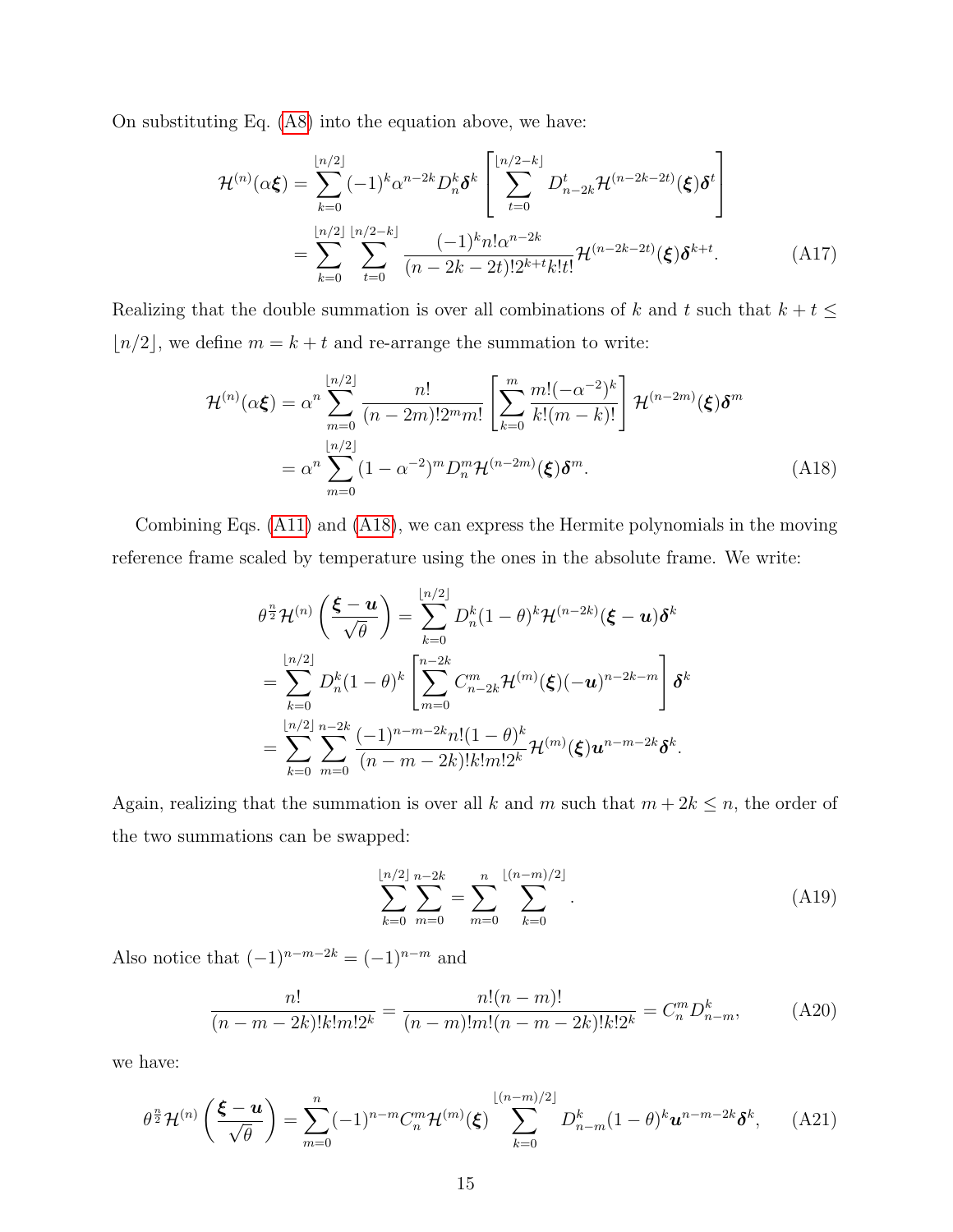where the inner summation is a function of  $u$  and  $\theta$ . Defining:

$$
\boldsymbol{A}_m(\boldsymbol{u},\theta) = \sum_{k=0}^{\lfloor m/2 \rfloor} D_m^k (1-\theta)^k \boldsymbol{u}^{m-2k} \boldsymbol{\delta}^k, \quad \text{with} \quad \boldsymbol{A}_0 = 1, \quad \boldsymbol{A}_1 = \boldsymbol{u}, \tag{A22}
$$

we can finally write:

<span id="page-15-4"></span>
$$
\mathcal{H}^{(n)}\left(\frac{\boldsymbol{\xi}-\boldsymbol{u}}{\sqrt{\theta}}\right)=\theta^{-\frac{n}{2}}\sum_{k=0}^{n}(-1)^{n-k}C_{n}^{k}\mathcal{H}^{(k)}(\boldsymbol{\xi})\boldsymbol{A}_{n-k}(\boldsymbol{u},\theta).
$$
 (A23)

Note that if  $\theta = 1$ ,  $\mathbf{A}_m = \mathbf{u}^m$  and the above reverts to Eq. [\(A11\)](#page-13-0).

Denoting  $\mathbf{v} = (\boldsymbol{\xi} - \boldsymbol{u})/$ √  $\theta$ , Hermite expansion can be shifted and/or scaled as:

<span id="page-15-5"></span>
$$
f(\boldsymbol{v}) = \omega(\boldsymbol{v}) \sum_{n=0}^{\infty} \frac{1}{n!} \boldsymbol{d}^{(n)} : \mathcal{H}^{(n)}(\boldsymbol{v}),
$$
 (A24a)

$$
\boldsymbol{d}^{(n)} = \int f(\boldsymbol{v}) \mathcal{H}^{(n)}(\boldsymbol{v}) d\boldsymbol{v}, \quad n = 0, \cdots, \infty,
$$
 (A24b)

On substituting Eq. [\(A23\)](#page-15-4) and  $d\mathbf{v} = \theta^{-D/2} d\mathbf{\xi}$  into Eq. [\(A24b\)](#page-15-5), we have:

<span id="page-15-3"></span>
$$
\boldsymbol{d}^{(n)} = \theta^{-\frac{D+n}{2}} \sum_{k=0}^{n} (-1)^{n-k} C_n^k \boldsymbol{a}^{(k)} \boldsymbol{A}_{n-k}.
$$
 (A25)

Noticing that the Maxwell-Boltzmann distribution function is:

$$
f^{(0)} \equiv \frac{\rho}{(2\pi\theta)^{D/2}} \exp\left[-\frac{(\boldsymbol{\xi} - \boldsymbol{u})^2}{2\theta}\right] = \rho \theta^{-\frac{D}{2}} \omega(\boldsymbol{v}), \tag{A26}
$$

its Hermite expansion coefficients in the absolute frame [\[22,](#page-16-18) [23\]](#page-16-19) is:

$$
\mathbf{a}^{(n)} = \rho \theta^{-\frac{D}{2}} \int \omega(\mathbf{v}) \mathcal{H}^{(n)}(\xi) d\xi = \rho \int \omega(\mathbf{v}) \mathcal{H}^{(n)}(\sqrt{\theta}\mathbf{v} + \mathbf{u}) d\mathbf{v}.
$$
 (A27)

Using Eq. [\(A23\)](#page-15-4) to expand  $\mathcal{H}^{(n)}$ (  $\overline{\theta}$ **v** + **u**) in terms of  $\mathcal{H}^{(n)}(v)$ , owing to the orthogonal relation, only the zero-th order term survives the integration. We have:

$$
\boldsymbol{a}^{(n)} = \rho \theta^{-n/2} (-1)^n \boldsymbol{A}_n \left( -\sqrt{\theta} \boldsymbol{u}, \frac{1}{\theta} \right) = \rho \sum_{k=0}^{\lfloor m/2 \rfloor} D_m^k (\theta - 1)^k \boldsymbol{u}^{m-2k} \boldsymbol{\delta}^k.
$$
 (A28)

- <span id="page-15-1"></span><span id="page-15-0"></span>[1] P. Bhatnagar, E. P. Gross, and M. Krook, Phys. Rev. 94, 511 (1954).
- <span id="page-15-2"></span>[2] L. H. Holway, Phys. Fluids 9[, 1658 \(1966\).](https://doi.org/10.1063/1.1761920)
- [3] E. M. Shakhov, [Fluid Dyn.](https://doi.org/10.1007/BF01029546) 3, 95 (1968).